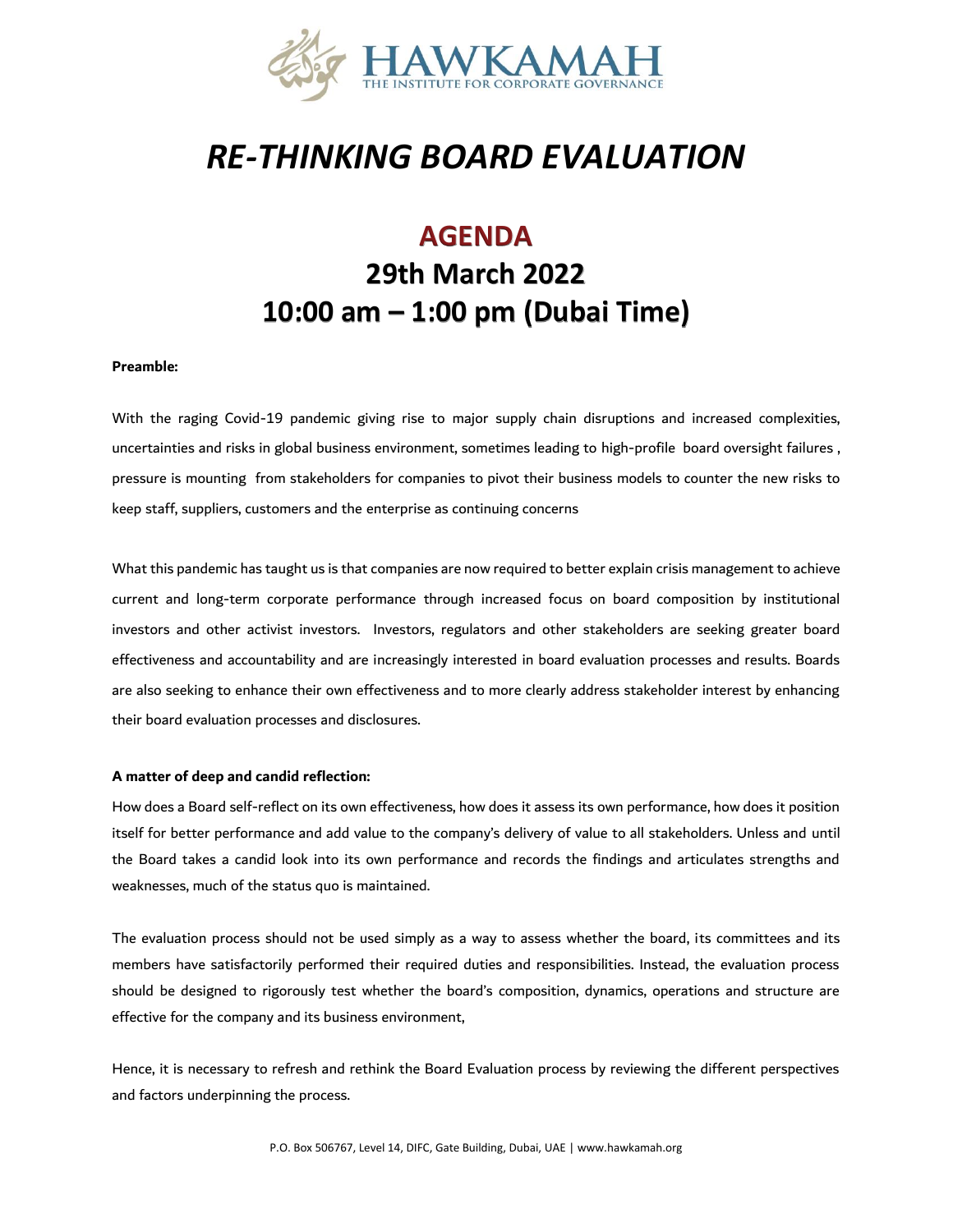

#### **Programme objectives:**

At the end of the course, participants should:

- Gain an appreciation of why boards embark on an evaluation exercise
- Be aware of the various tools available, as well as how and when to use them
- Understand the processes involved and the key stakeholders in the exercise

### **Course Outline**

#### **Part 1**

*\* Why do companies need to conduct Board Evaluation*

*\* Local listing rules requirements under the Corporate Governance Code UAE 2016*

*\*Internal or external evaluation--pros and cons*

*\*Findings and reporting back and the role of the Company Secretary* 

*\* Utilizing the findings to work on areas of improvements*

*\*2 case studies of good and bad evaluation examples*

### **Part 2**

*\* Planning and designing the BE process*

*\* Leading the process*

*\* Scope of the evaluation--what to evaluate*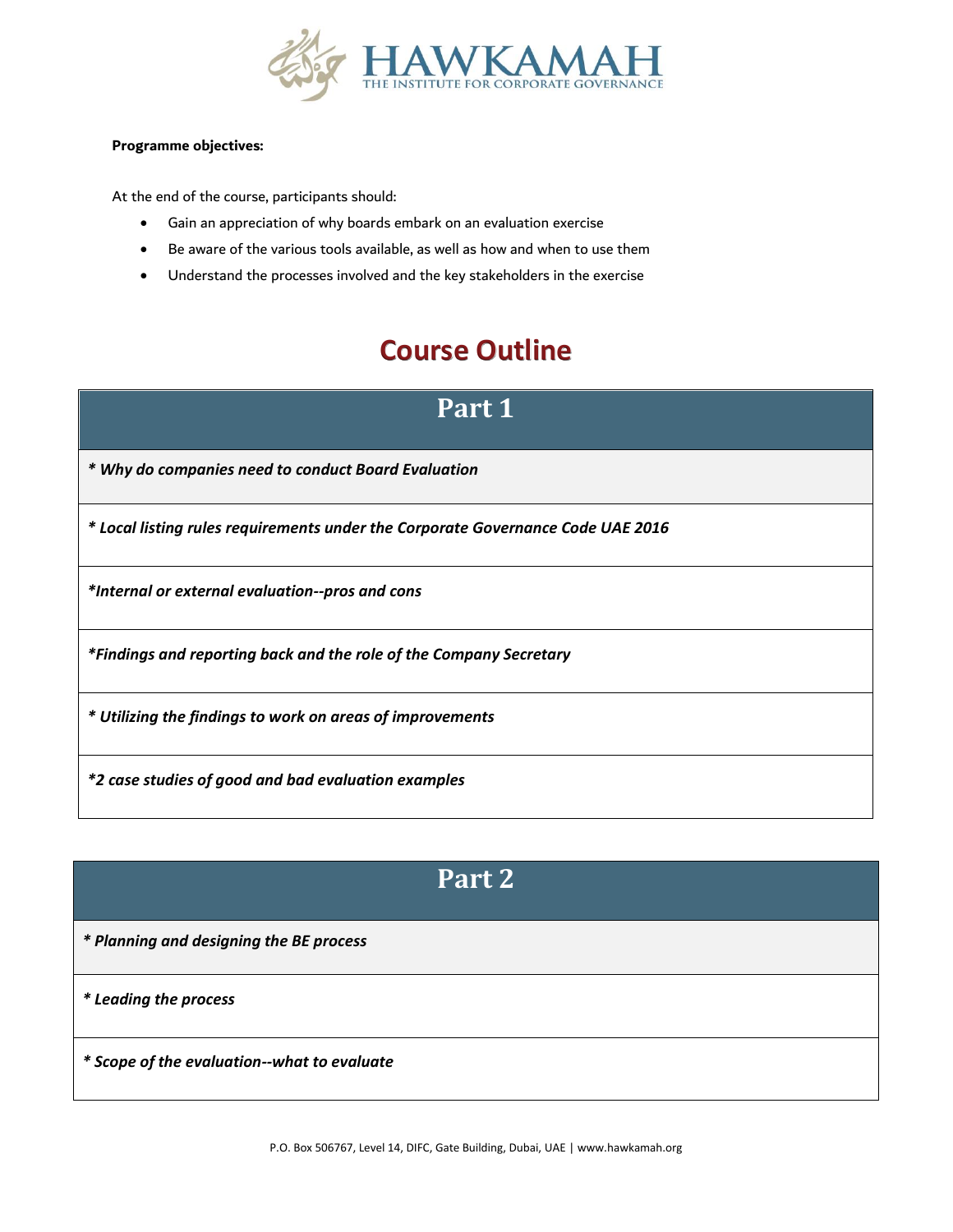

*\* Evaluation of the Chairman and Committees Chairs*

*\* Peer evaluation*

# **Part 3**

*\* Approaches to the Board Evaluation*

*\*Prioritisation – how do you decide what's important?*

*\*Trends – ESG, sustainability, climate change, technology, cyber risk*

*\*Process – one-on-one interviews*

*\*Process – Board and Committee observations*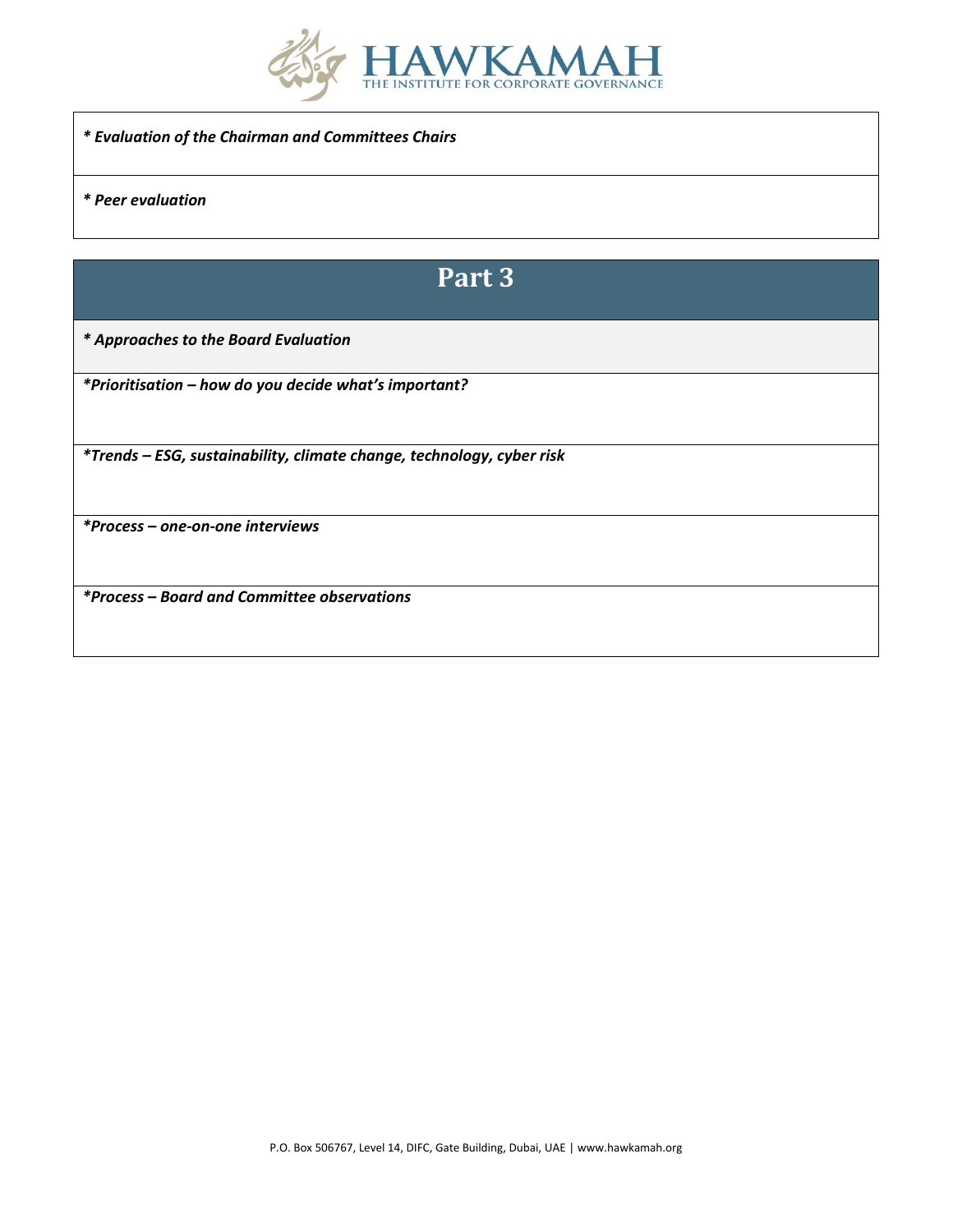

### **Trainer Bio:**



**MS LINDA HOON Chief Legal Officer and Group Company Secretary Singapore Post Limited** 

Ms Hoon joined SingPost in August 2018 as Chief Legal Officer & Group Company Secretary to lead the Legal, Compliance, and Company Secretarial functions reporting to the Group CEO. In this role, Ms Hoon leads a team of professionals at the Group corporate office, to handle the legal advisory and compliance governance across the Group. Her responsibilities include corporate governance and Board practices, managing regulatory relationships and compliance and risk governance.

Ms Hoon has over three decades of C-Suite leadership experience as General Counsel, regulatory compliance, risk management and company secretary, mostly in-house with major regional listed companies. Her experience extends across various sectors including financial services, healthcare, engineering services and leisure and hospitality. In her current and previous roles, Ms Hoon has been involved in complex M & As, corporate restructuring and insolvencies, organizational transformation and regulatory/shareholder engagements.

Ms Hoon is currently a Board member of Singapore Obstetrics & Gynecology Limited (listed on SGX) and serves as the Chairman of the Nominating Committee and Member of the Audit and Remuneration Committees.

Ms Hoon is an alumnus of National University of Singapore Faculty of Law having obtained her Bachelor of Laws (Second Upper Honours) in 1986 and Masters of Law in 1992. She was admitted as an Advocate & Solicitor of the Supreme Court in Singapore in 1987. Ms Hoon has also completed her Masters of Science in Management of Healthcare Industries with Essec Business School (Asia Pacific) in 2018.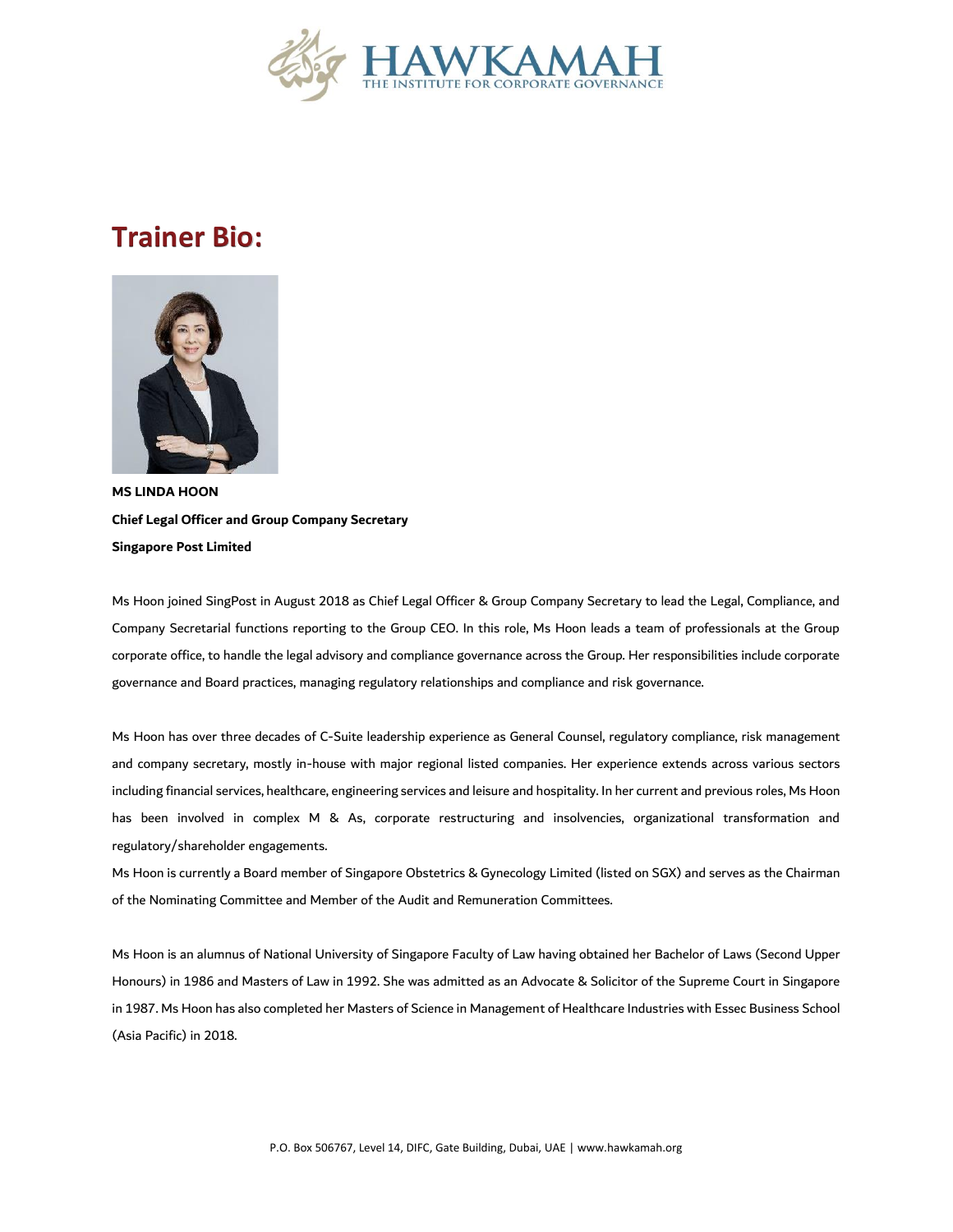

Ms Hoon is currently a member of the Singapore Institute of Directors, Institute of Corporate Directors (Malaysia) and a Management Committee Member of Securities Investors Association of Singapore.



**Alvin Chiang** partners with regional and international clients on their leadership and governance challenges. Based in Singapore, Alvin utilizes his expertise and experience to help directors and CEOs better understand the nuances of governance, as well as enhancing performance and improving dynamics within their boards. Alvin's work comes as part of a specialized division of Russell Reynolds Associated aimed at helping boards and CEOs face the unprecedented challenges that shape our world.

Alvin has spent time in commercial and consulting roles, his last role as the Chief Strategy Officer of a Singapore-listed construction firm. Before that he was a Senior Manager in PwC's Risk Assurance practice, where he advised boards on corporate governance and enterprise risk. Alvin was also part of PwC's Entrepreneurial & Private Business practice, where he worked closely with families of owner-managed businesses on issues relating to family governance. He began his career within the Singapore public service as an engineer in the Land Transport Authority, working on Intelligent Transport Systems.

Alvin holds a BEng in electrical and electronic engineering, with first class honors, from Imperial College London, and an MSc in risk management from New York University's Stern School of Business. He is an Associate Member on the Singapore Institute of Directors and sits on its Advocacy and Research Committee.